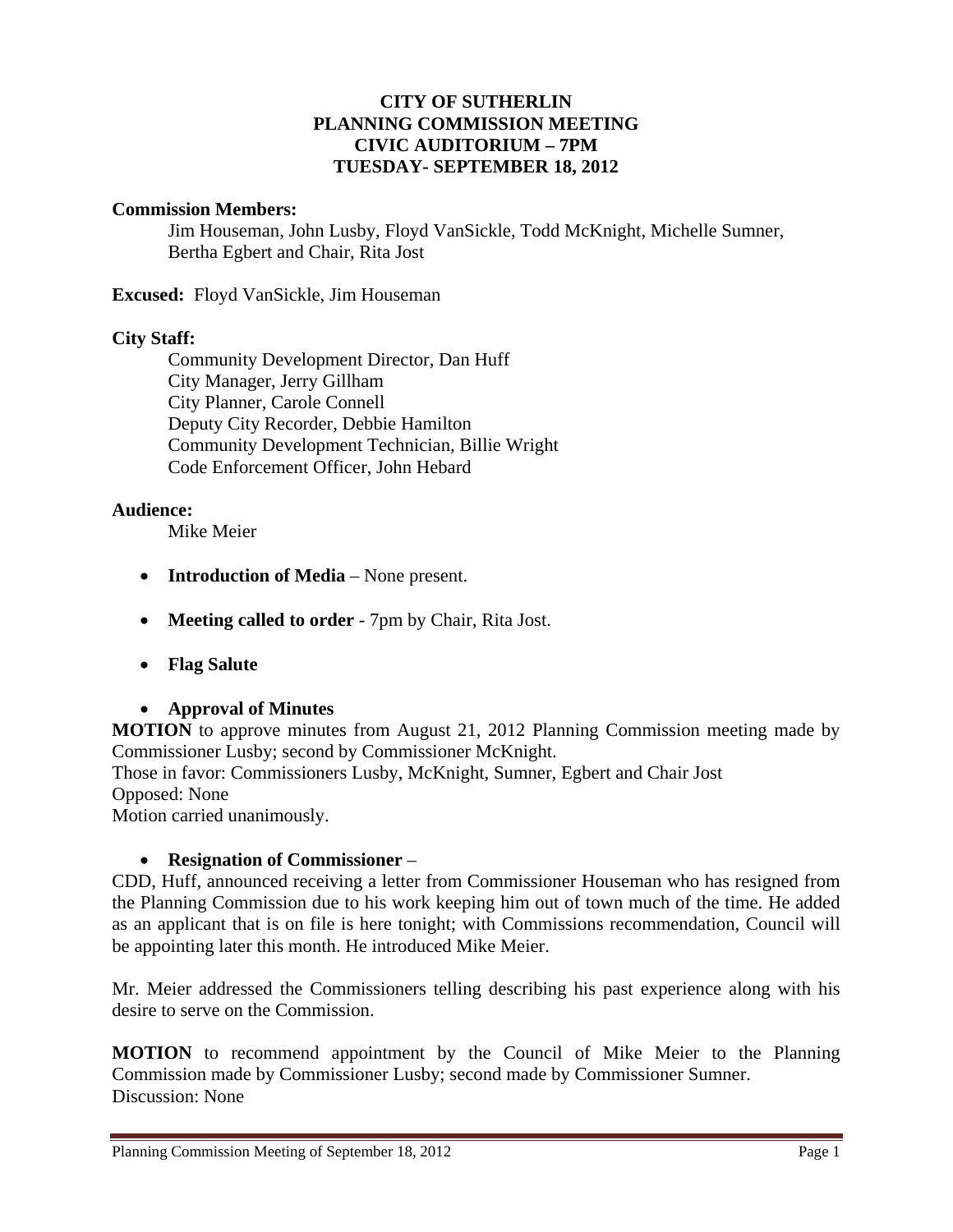In favor: Commissioners Lusby, McKnight, Sumner, Egbert and Chair Jost Opposed: None Motion carried unanimously.

## **Complaint Driven Code Enforcement –**

Huff reported City Manager, Gillham, and Code Enforcement Officer, John Hebard, will be presenting a slide show depicting different types of code violations and discussing complaint driven code enforcements. Gillham explained this method of responding to complaints causes less strife in the community than driving around looking for violations. It's up to the City to declare a complaint as a nuisance and/or a violation of the City's Municipal Code. Gillham then turned the presentation over to Hebard.

Hebard went through several slides showing clear violations but stressed that at times it can be very complicated and remedies are not always easy for either the City or the homeowner. When garbage is piled up and is attracting rodents, it becomes a violation, as well as a health concern not only for the homeowner but neighbors.

Huff further explained when dealing with nuisances or abatements that end up in the legal process it usually takes a long time to resolve and is expensive; we sometime end up with property we cannot use. We normally try to find a resolution with the property owner so legal action is not taken.

## **Mission Statement** –

Huff explained Council had requested the Commission considering recommending a Mission Statement as identified within Section 2.05(C) of the Sutherlin Municipal Code.

Commissioner Sumner reported she had worked on this and came up with three for the Commission to consider. She distributed her ideas for their review. Sumner felt short and to the point was the best approach.

The consensus of the Commission was to use her first option which read, "The city of Sutherlin Planning Commission guides growth and development as the City evolves into a self-sufficient and economically prosperous community".

**MOTION** made by Commissioner Egbert to recommend to Council the mission statement, "The city of Sutherlin Planning Commission guides growth and development as the City evolves into a self-sufficient and economically prosperous community, to be added to SMC 2.05; second made by Commissioner Sumner.

Discussion: Sumner was thanked for her input on this.

In favor: Commissioners Lusby, McKnight, Sumner, Egbert and Chair Jost

Opposed: None

Motion carried unanimously.

# **Planning Program Update** –

CDD, Huff, reported with the 2009-10 budget reorganization took place due to several retirements. The Planning Department was merged with Public Works, Water, Waste Water and Parks. With the reduction in planning demands due to the economy staff proposed contracting with Douglas County as part of the 2012-13 Budget eliminating the Planning Department. We